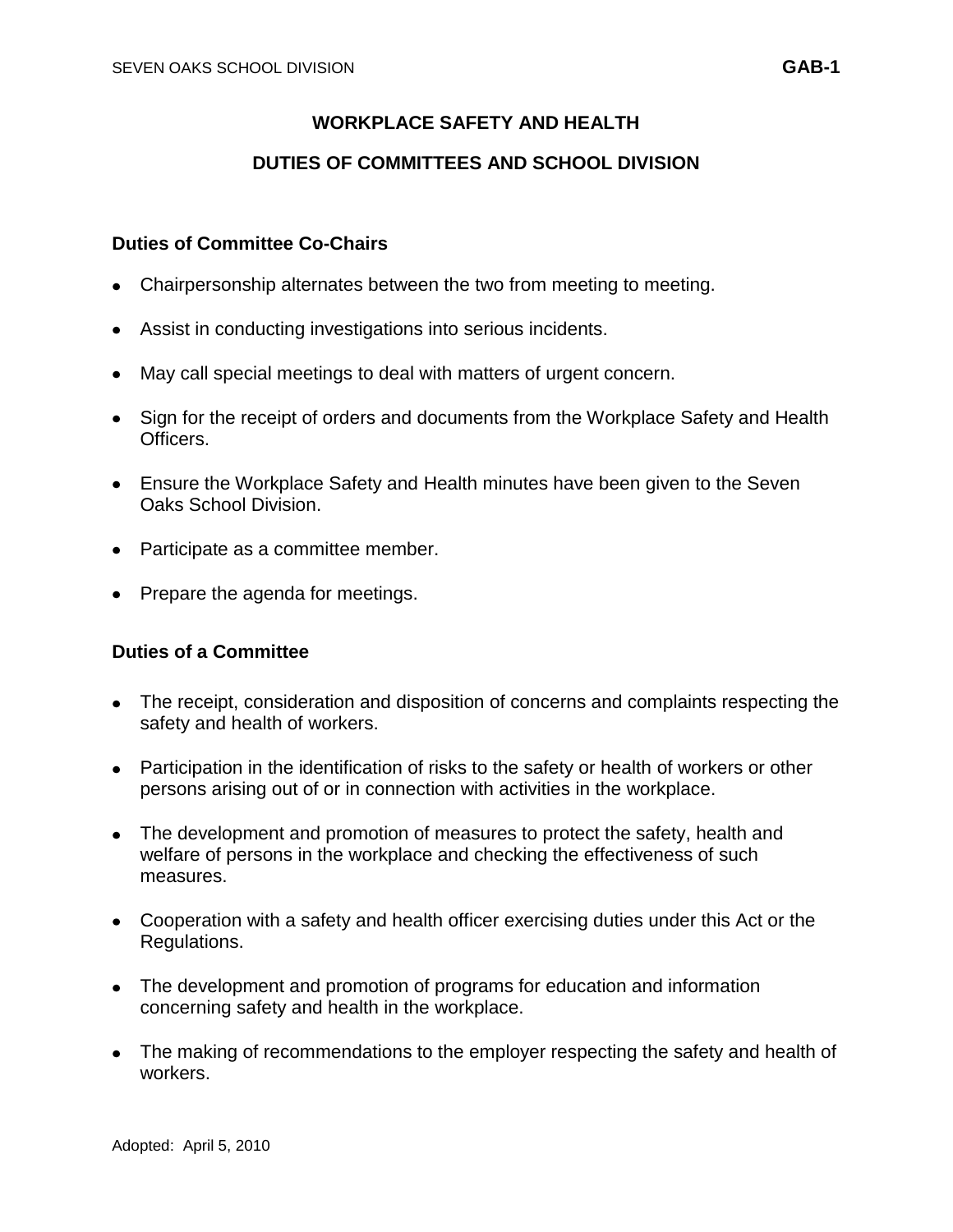- The inspection of the workplace at regular intervals.
- The participation in investigations of accidents and dangerous occurrences at the workplace.
- The maintenance of records in connection with the receipt and disposition of concerns and complaints and the attendance to other matters relating to the duties of the committee.
- Such other duties as may be specified in this Act or prescribed by Regulation.

### **Duties of Seven Oaks School Division**

- Will provide Workplace Safety and Health bulletin boards in a prominent place exclusively for Workplace Safety and Health matters. The bulletin board will post:
	- The names of each committee member and the date each member's term of office expires.
	- **The scheduled dates, time, place of meetings.**
	- Meeting agendas.
	- Copies of the minutes of each meeting, signed by the co-chairpersons, must remain posted until all matters of concern recorded in the minutes are resolved.
	- Any item recommended to be posted by a committee member.
- Respond in writing to committee recommendations within 30 days, unless the recommendations have been implemented.
	- A written response will include a time table for implementing the recommendations that the Seven Oaks School Division accepts and give reasons why the Seven Oaks School Division disagrees with any recommendations that they do not accept.
	- If no agreement can be reached the Seven Oaks School Division (or the committee or a committee member) may refer the matter to a Workplace Safety and Health Officer.
- Provide lost-time injury information to committee members.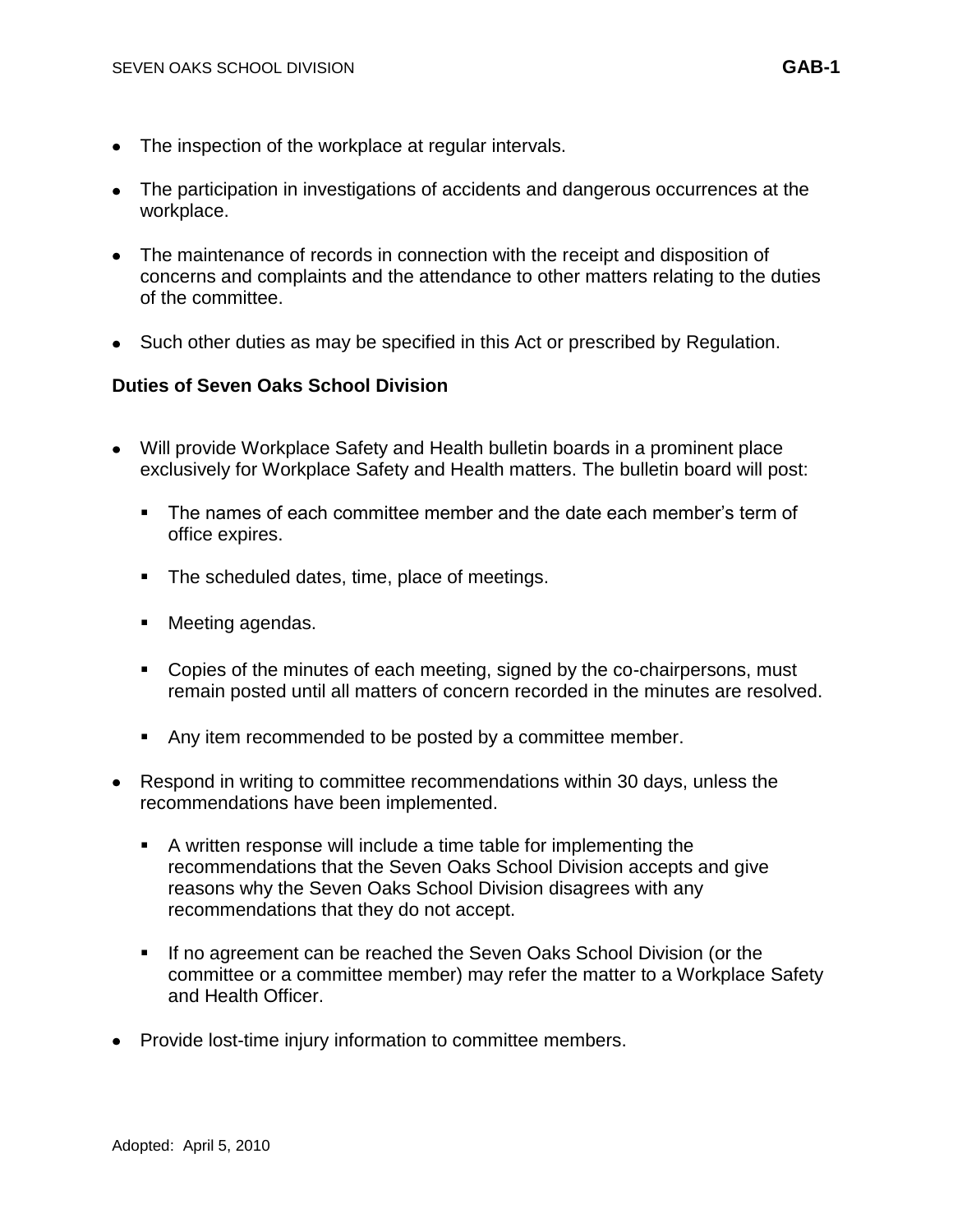- Allow committee members to examine any log book, assessment, inspection report or other records that the employer is required to keep under the Workplace Safety and Health Act or regulations.
- Allow a committee member to take time off regular duties in order to carry out duties as a committee member.
	- Pay the member at the regular or premium rate as applicable, for time spent carrying out duties as a committee member.
- Provide a suitable meeting place for the committee during regular working hours.
- Provide each committee member 2 days paid educational leave annually for Workplace Health and Safety training.
- Consult and cooperate with Workplace Health and Safety committees.
- Advise Workplace Health and Safety committees of planned introduction of new equipment, new operating procedures or new chemicals or other substances.
- Distribute any information, documentation, concern forms, addressed to a committee or committee member as soon as reasonably practical, but no later than 7 days after the information is received.
- Meet with the committees at regular intervals not exceeding 3 months, to discuss Workplace Health and Safety matters.
- May call special meetings to deal with urgent concerns, serious incidents, accidents, dangerous occurrences or matters believed to constitute a serious risk. The Seven Oaks School Division agrees to attend these meetings if and when they occur.
- Seek assistance from a Workplace Safety and Health Officer if unable to resolve issues.

#### **Duties of Workplace Safety and Health Committee Members**

- Protect the anonymity of complainants who request same.
- Inspect dangerous conditions and/or call a special meeting to resolve the concern.
- Notify the complainants of any decisions or recommendations made by the committee relating to their concerns.
- Periodic inspections of their sites to determine any work hazards.